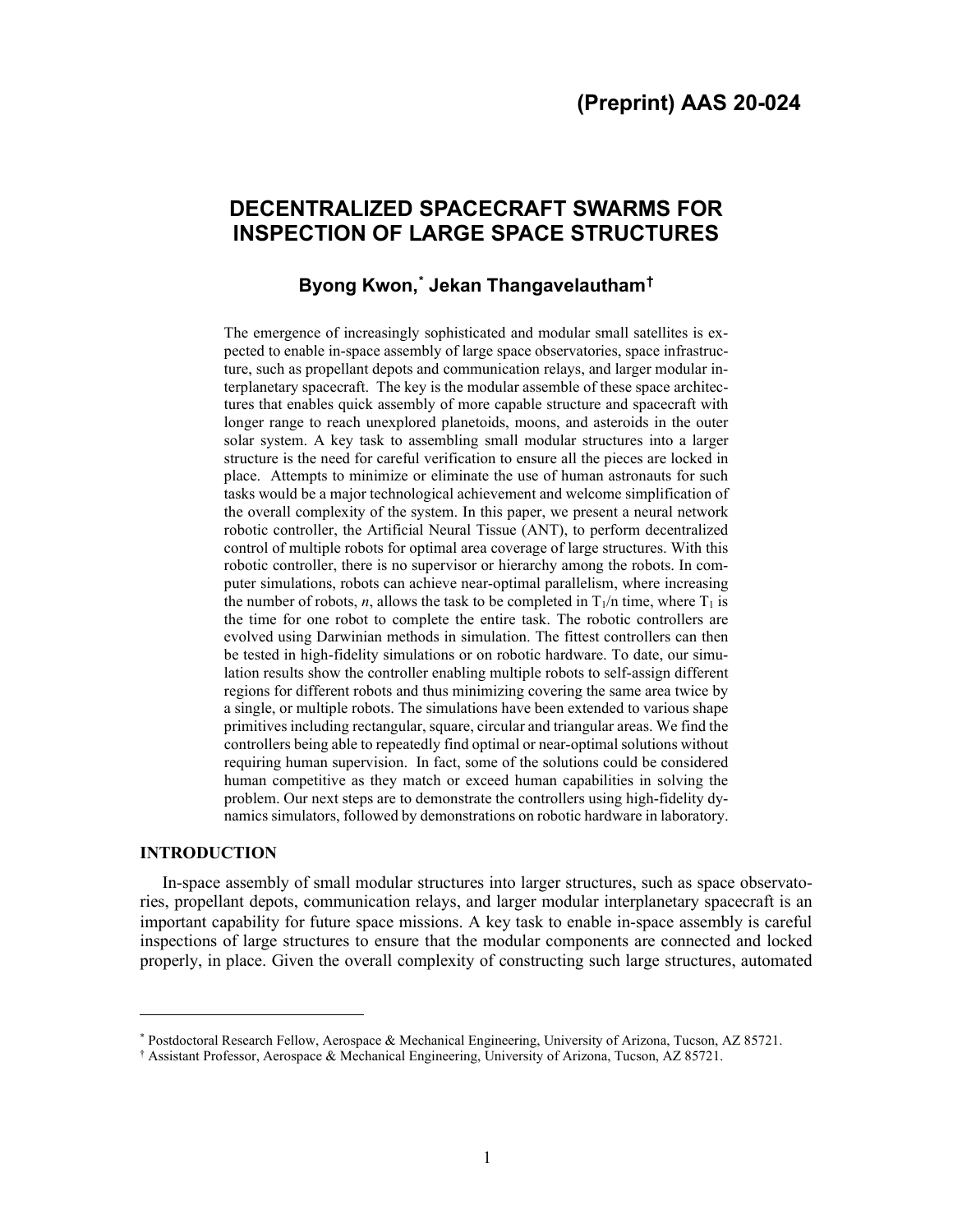inspections by a robot or spacecraft swarms will simplify construction and allow mission planners to re-allocate human astronauts or tele-operators to critical tasks that cannot be automated.

In this paper, we present the Artificial Neural Tissue (ANT), a neural network robotic controller for optimal area coverage of large structures by a decentralized, multi-agent swarm.<sup>[1,](#page-8-0)[2](#page-8-1)</sup> Specifically, we present computer simulations, where an ANT multi-agent swarm completely, or near completely, covers 2-dimensional (2D), basic geometric, open grid areas in linear or quasi-linear time, where time complexity is measured by the number of open grid cells to cover and agent time steps. ANT is an artificial neural network (ANN) that simulates neuromodulation to create a sparse, variable neural network topology and employs an adaptive activation function, with trainable parameters. $1,2$ 

In the ANT swarm, no central controller exists. The agents do not communicate among themselves, do not have a map, and are not aware of the existence of other agents. An agent appears as an obstacle via the robot/spacecraft sensor. From a central station, the agents receive global information about time, reference directions and total area coverage. The agents do rely on pheromones/markers to track whether a module or location in the target structure has been inspected or covered. In the ANT computer simulations, the agents are constrained by a limited number of time steps, and have no a priori knowledge of the target environment or structure. All the foregoing features simulate a multi-agent swarm with limited, on-board power, computing, memory and sensors.

In the following sections, we describe ANT's novel features, the swarm controller implementation, swarm simulations and test results.

# **ARTIFCIAL NEURAL TISSUE**

In this section, we highlight the novel features of ANT that allow it to outperform classic ANN controllers.<sup>1</sup> Without loss of generality, we assume that agent data/sensor inputs  $x_i \in [-1,1]$ , neural network connection weights  $w_i$  ∈ [0,1] and activation function outputs {-1,1}. These values can be other discrete or continuous Real values. We use the terms presynaptic/postsynaptic to indicate which nodes (i.e. artificial neurons) precede/follow, respectively, in a feedforward neural network.

# **Simulated Neuromodulation**

ANNs with simulated neuromodulation have performed well in small-scale, robotic control problems.<sup>1,2,[3](#page-8-2),[4,](#page-9-0)[5](#page-9-1)</sup> Inspired by neuromodulation in the brain, ANT simulates the release of (chemical) neuromodulators in the neural network layers to determine which nodes comprise the feedforward (motor) neural network that generates the agent output behavior. <sup>2</sup> The ANT neural network layers consist of two types of nodes, the decision and motor nodes, which are located in the same 3D lattice constituting the neural network layers.<sup>2</sup> The neural network activation process consists of two steps. First, all decision nodes receive data/sensor inputs. In our simulations, each spacecraft (i.e. agent) has 26 sensors. If a decision node is excited (e.g. has an activation function output of - 1), then the decision node releases a figurative chemical neuromodulator that envelopes the decision node in 3D diffusion zone. If several decision nodes become excited, then their diffusion zones will overlap, and certain lattice cells in the neural network will have high neuromodulator concentrations. If a motor node is in such a lattice cell, then that motor node comprises the feedforward (motor) neural network that generates the agent output behavior.<sup>2</sup> Like a traditional feedforward neural network, all motor nodes in the input layer receive data/sensor inputs, the activation function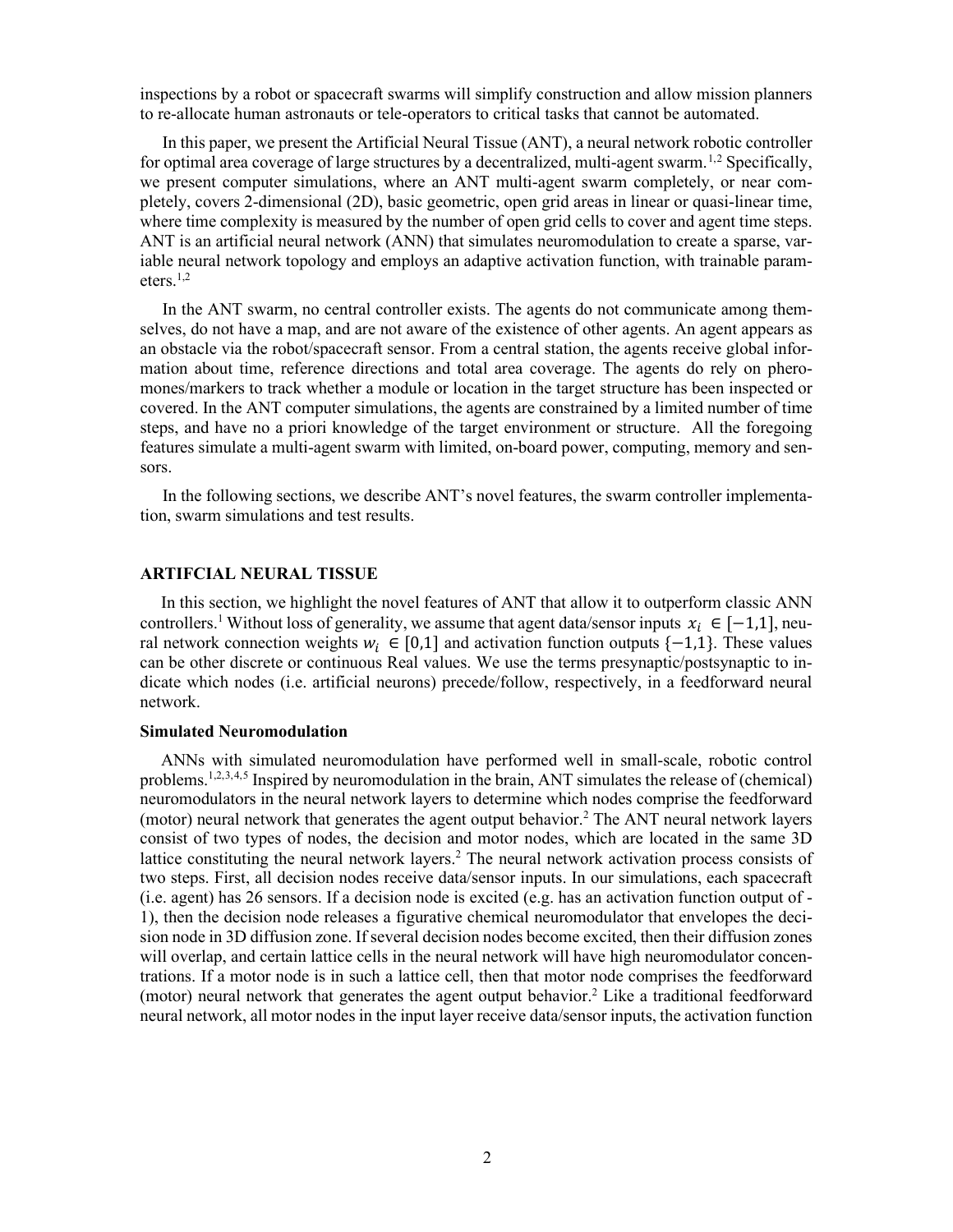outputs flow through the feedforward (motor) neural network and the output layer nodes generate the agent output behavior.

Each motor node is endowed with one of eight possible output behaviors listed in Table 1. A simple weighted average scheme of output layer nodes' behaviors determines the agent output behavior.<sup>2</sup> The highest weighted average behavior equal to, or greater than a threshold value of 0.5 is executed. If the agent output behavior is both a turn behavior {1,5,6,7,8} and move behavior  $\{2,3,4\}$ , the turn behavior is executed first. The agent assumes that it is always pointed (agent) reference direction east, and the behaviors in Table 1 are relative to this agent reference direction.

Since different decision nodes can excite during each new set of sensor inputs, different motor nodes can comprise the feedforward (motor) neural network. Hence, the simulated neuromodulation generates a sparse and variable (motor) neural network topology. 2

| <b>Behavior</b> | Motion                                  |  |  |  |  |  |
|-----------------|-----------------------------------------|--|--|--|--|--|
|                 | (relative to agent reference direction) |  |  |  |  |  |
|                 | turn north                              |  |  |  |  |  |
| $\overline{2}$  | move northeast                          |  |  |  |  |  |
| 3               | move east                               |  |  |  |  |  |
|                 | move southeast                          |  |  |  |  |  |
| 5               | turn south                              |  |  |  |  |  |
| 6               | turn southeast                          |  |  |  |  |  |
|                 | turn random {S,SE,N or NE}              |  |  |  |  |  |
| 8               | turn northeast                          |  |  |  |  |  |

**Table 1. Motor Node Output Behaviors.**

## **Adaptive Activation Function**

The ANT activation function is a linear combination of four step functions shown in Figure 1, and defined more fully in Equation  $(1)$  below <sup>2</sup>,

$$
\Phi(\sigma) = (1 - K_1)[(1 - K_2)\Phi_{down} + K_2\Phi_{up}] + K_1[(1 - K_2)\Phi_{ditch} + K_2\Phi_{mount}] \tag{1}
$$

$$
\sigma = \frac{\sum_{i=0}^{n} x_i w_i}{\sum_{i=0}^{n} |x_i|}
$$

where activation function output  $\Phi \in \{-1,1\}$ , step functions  $\Phi_{down}$ ,  $\Phi_{up}$ ,  $\Phi_{ditch}$ ,  $\Phi_{mount}$  are shown in Figure 1, trainable parameters  $K_1, K_2 \in \{0,1\}$  and  $\theta_1, \theta_2 \in [0,1]$ , weighted input  $\sigma$ ,  $n$  is the number of presynaptic nodes into the postsynaptic node, node inputs  $x_i \in [-1,1]$ ,  $x_0 = 1$ , weights  $w_i \in [0,1]$  and bias weight  $w_0 \in [0,1]^2$  Given the binary parameters  $K_1, K_2$  dominant in Equation (1), the activation function output  $\Phi$  reduces, and is equal to one of the component step functions in Figure 1.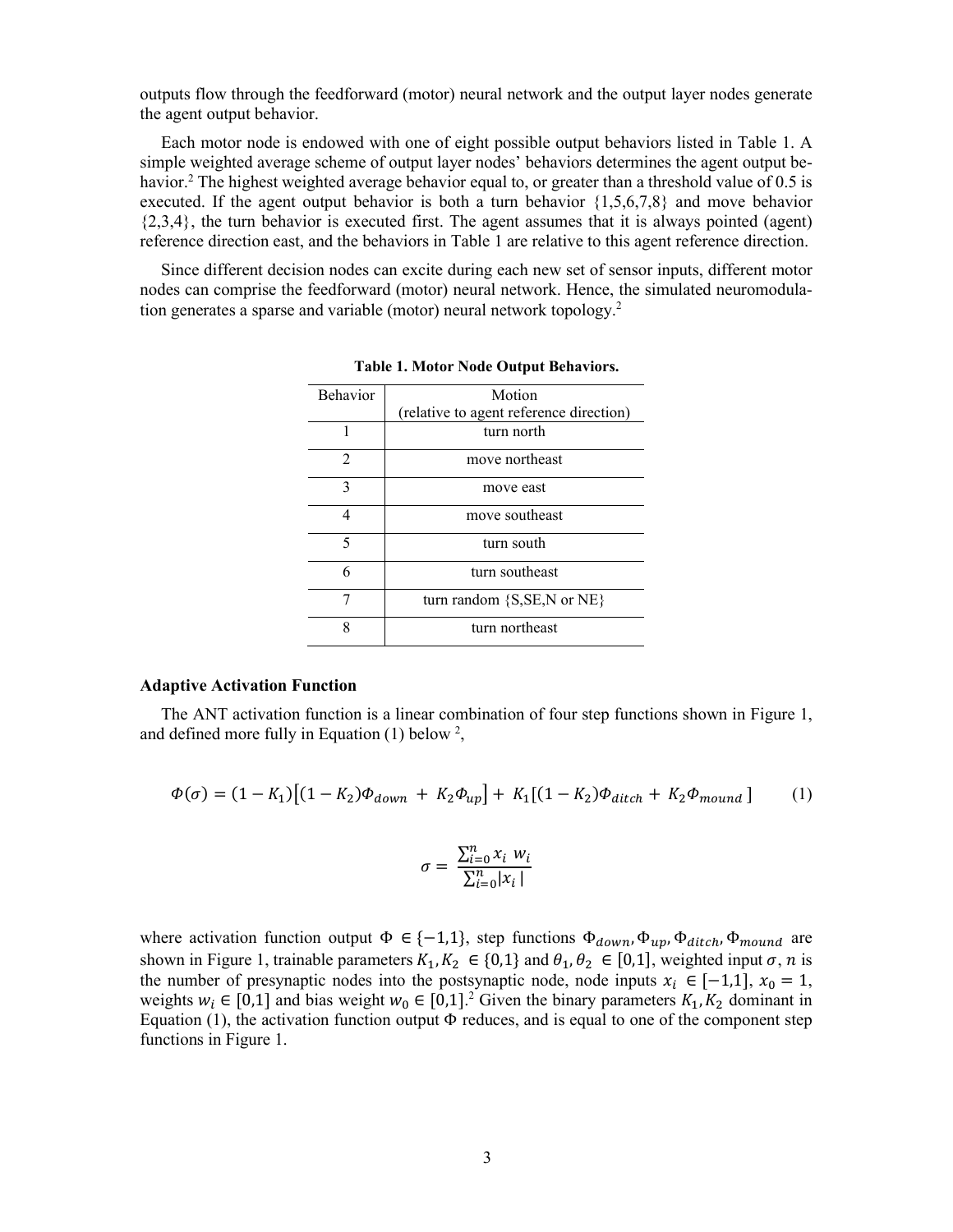#### **Swarm Controller Implementation**

The ANT swarm controller implemented in this paper substantially follows the robotic controller in Reference 2. The ANT swarm controller consisted of 3 neural network layers, where each layer could contain a possible maximum of  $20 \times 20$  nodes, or a possible total maximum of 1,200 decision nodes and motor nodes in the neural network layers. The initial number of decision and motor nodes is instantiated randomly.



**Figure 1. Component Step Functions for ANT Activation Function**

All postsynaptic motor nodes can receive a maximum of 9 presynaptic node outputs from a  $3 \times$ 3 grid of motor nodes on the prior feedforward (motor) neural network layer, whose center motor node aligns on the same axis as the postsynaptic motor node. All decision nodes and all input layer motor nodes receive data/sensor inputs from the 26 sensor inputs listed in Table 2.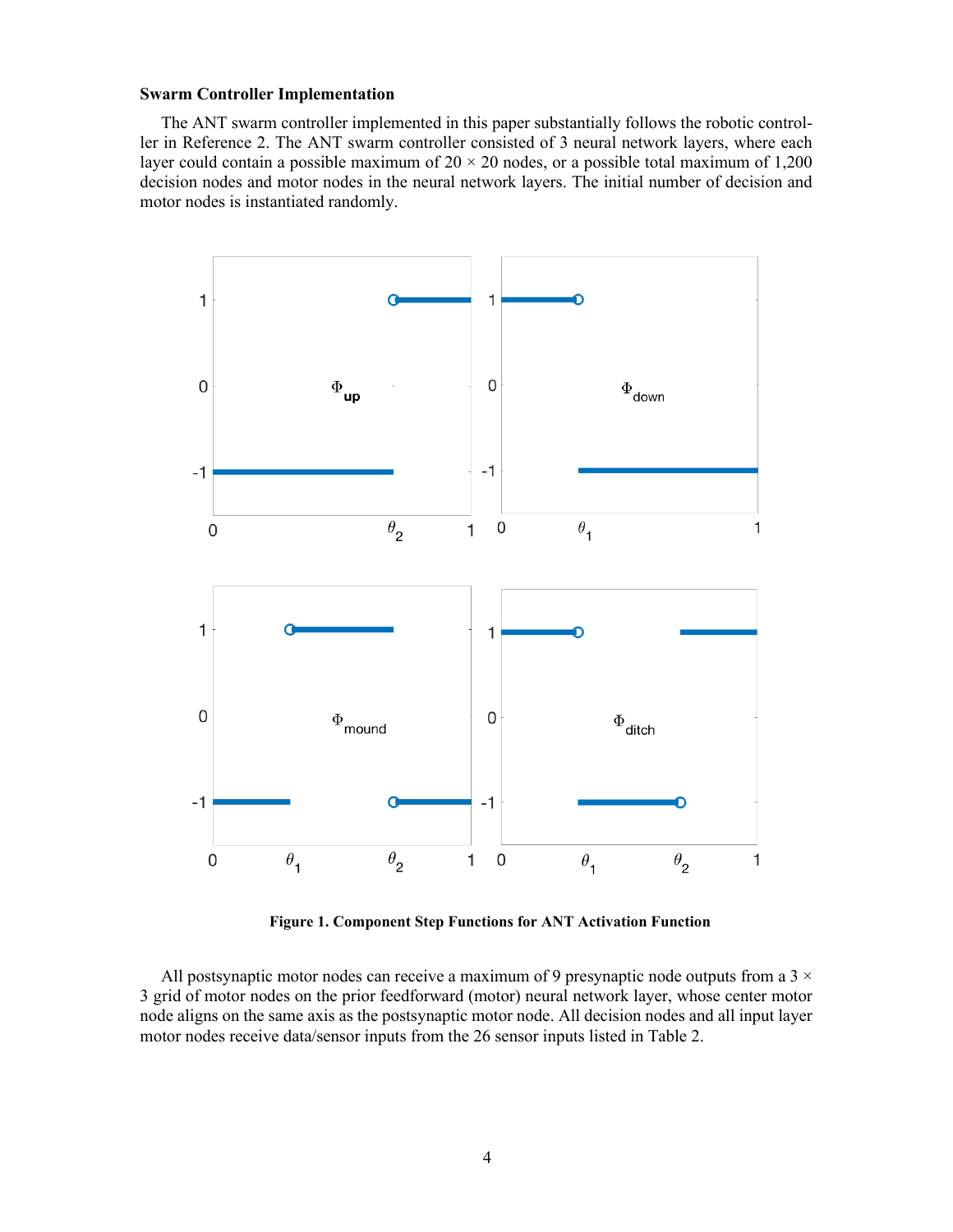An ANT swarm controller is instantiated randomly and trained/optimized by a simple genetic algorithm (SGA). All trainable parameters for a controller (or an individual) are contained in a symbolic genome. <sup>2</sup> The genome contains one decision gene per decision node, where each decision gene contains 34 trainable parameters total, in which 27 are weight parameters for the sensor inputs. Also, the genome contains one motor gene per motor node, where each motor gene for each input layer motor node contains 34 trainable parameters total (like a decision gene), and each motor gene for the remaining motor nodes contains 17 trainable parameters total, in which 10 are weight parameters for the presynaptic node outputs. A tissue genome exists for a population of controllers (or individuals) and contains parameters that determine how the SGA evolves the genome. A population contains 100 randomly instantiated controllers (or individuals). An evolutionary algorithm (EA) run means a population that has been trained or tested.

The SGA used a Monte Carlo approach, where the swarm attempts to complete an entire coverage/inspection task in one attempt and calculates a fitness score for this attempt. The SGA used a rank-based, roulette selection method to mate (i.e. crossover) individuals among the top half of all fitness scores. The resulting children may undergo possible mutation (one to three percent mutation rate) and possible insertion of a new (daughter) motor genes at a rate of 25 to 75 percent in each generation. If mating/crossover does not occur between two individuals (in the top half of fitness scores due to a crossover criterion<sup>2</sup>), the parent genomes mutate at a rate of 10 to 20 percent to generate children. The population fitness score is the best fitness score among the 100 individuals in the population. To simulate the coverage/inspection of a large space structure, a team of identical (nonholonomic) agents are endowed with the same ANT swarm controller and attempt the following tasks.

# **SWARM COMPUTER SIMULATION**

For a team of homogeneous agents, the simulated task is to cover the 2D open grid areas in Figures  $2 - 7$ , as completely and efficiently as possible. Except for the triangular grid area in Figure 4 with three agents, all other figures use a team of four agents to cover the target area.

In these figures, the blue cells are unvisited open cells, the yellow cells are boundaries, and the cyan cells with colored quivers are cells with agents at their start positions. The direction of the quiver from the cell center to the exterior is the direction of the agent. An agent always assumes to be pointed (agent) reference direction east, and only one agent can be in a cell at any time. When an agent moves from one cell to another, the prior cell becomes cyan to indicate that the cell has been covered/visited by an agent.

Area coverage and the global fitness score are defined as

$$
area coverage = \frac{U_{beg} - U_{end}}{U_{beg}}
$$
\nglobal fitness score = area coverage · visit award -  $\frac{R}{U_{beg}}$  · revisit penalty

where  $U_{beg}$  is the number of beginning unvisited open cells,  $U_{end}$  is the number of ending unvisited open cells,  $R$  is the total number of cells revisited by the agents during the task, *visit award* = 1 and *revisit penalty*  $= 0.5$ . A maximum possible fitness score of 1.0 means that the swarm (or team of agents) covered the target area completely and as efficiently as possible (i.e. with no cells revisited). If the agents did not move in the simulated task, the default fitness score was -0.5.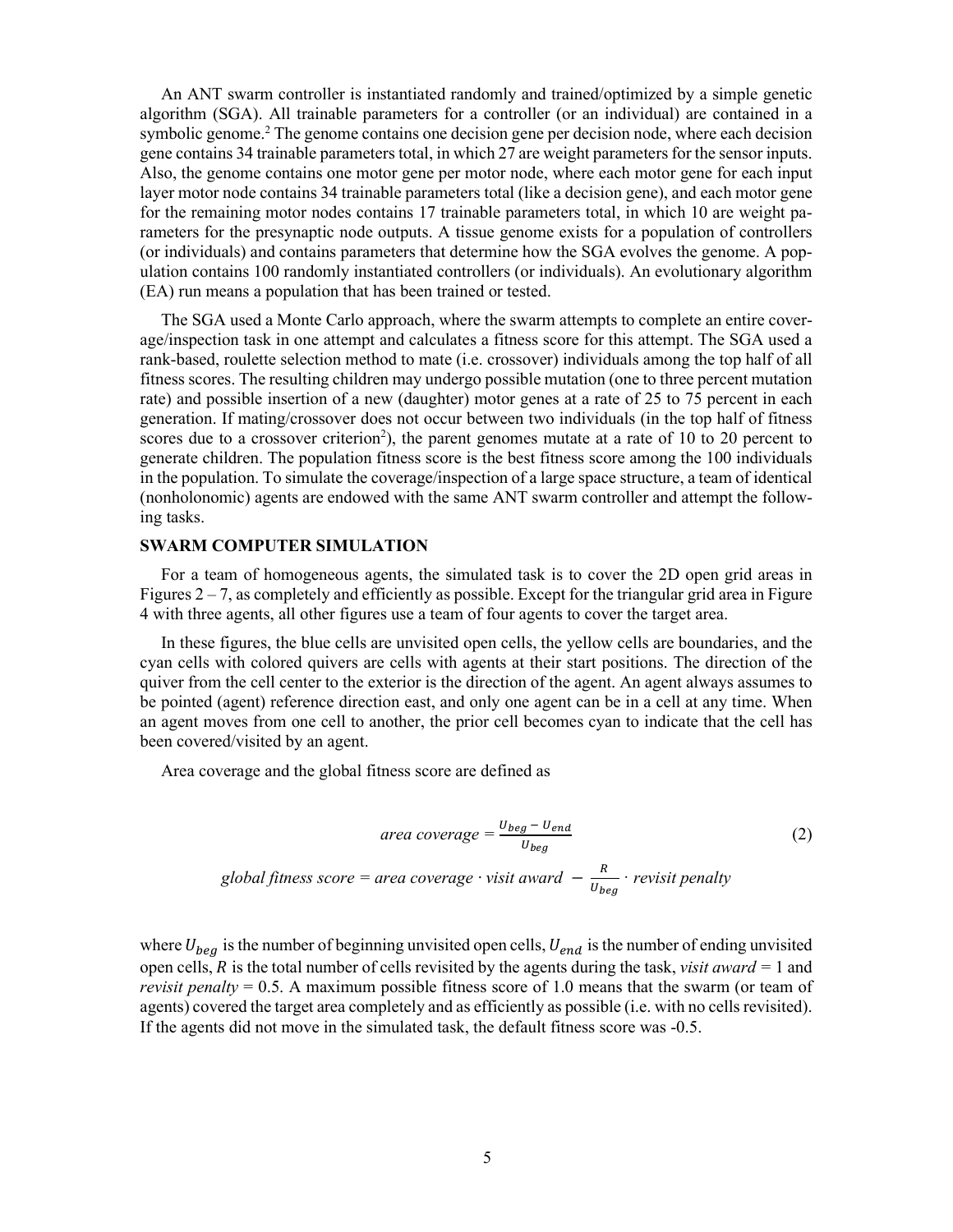During each time step, each agent received the 26 sensor inputs listed in Table 2, where onboard sensors provided 23 sensors inputs with binary values  $\{-1,1\}$ , and a central base station provided 3 sensor inputs with continuous values [-1,1].

| Sensor(s) | Sensor data                                           |
|-----------|-------------------------------------------------------|
| $1 - 8$   | Short-range obstacle detector $\{-1,1\}$              |
| $9 - 16$  | Short-range visit detector $\{-1,1\}$                 |
| $17-19$   | Long-range front obstacle radar $\{-1,1\}$            |
| $20 - 22$ | Long-range front visit radar $\{-1,1\}$               |
| 23        | Agent global reference direction [-1,1]               |
| 24        | Total global area coverage [-1,1]                     |
| 25        | One-bit memory, prior obstacle encountered $\{-1,1\}$ |
| 26        | Percentage of maximum allowable steps taken [-1,1]    |

**Table 2. Data/Sensor Inputs to Agent.**

During each training generation, the swarm attempts to cover the target area in one attempt. The number of allowable time steps per agent was limited to force the SGA to find a solution with the lowest complexity with respect to the number of open grid cells to cover and agent time steps. During each time step, the order of which agent moved first was random.

Each EA run was trained for a maximum of 500 SGA generations on Figures  $2 - 5$  and 1000 generations in Figures 6 and 7. If a population fitness score exceeded for ten generations a fitness threshold of 0.90 to 0.95, training was halted early. The swarm simulation was written and tested in Matlab 2019a on a local Windows 10 (64-bit) workstation with an Intel Xeon CPU, and trained on Intel Xeon university clusters, using Matlab C executables (.mex) generated with GCC 6.3.0 compliers.



**Figure 2. Square Area with Agents in Corners**. **Figure 3. Square Area with Agents at Sides.**

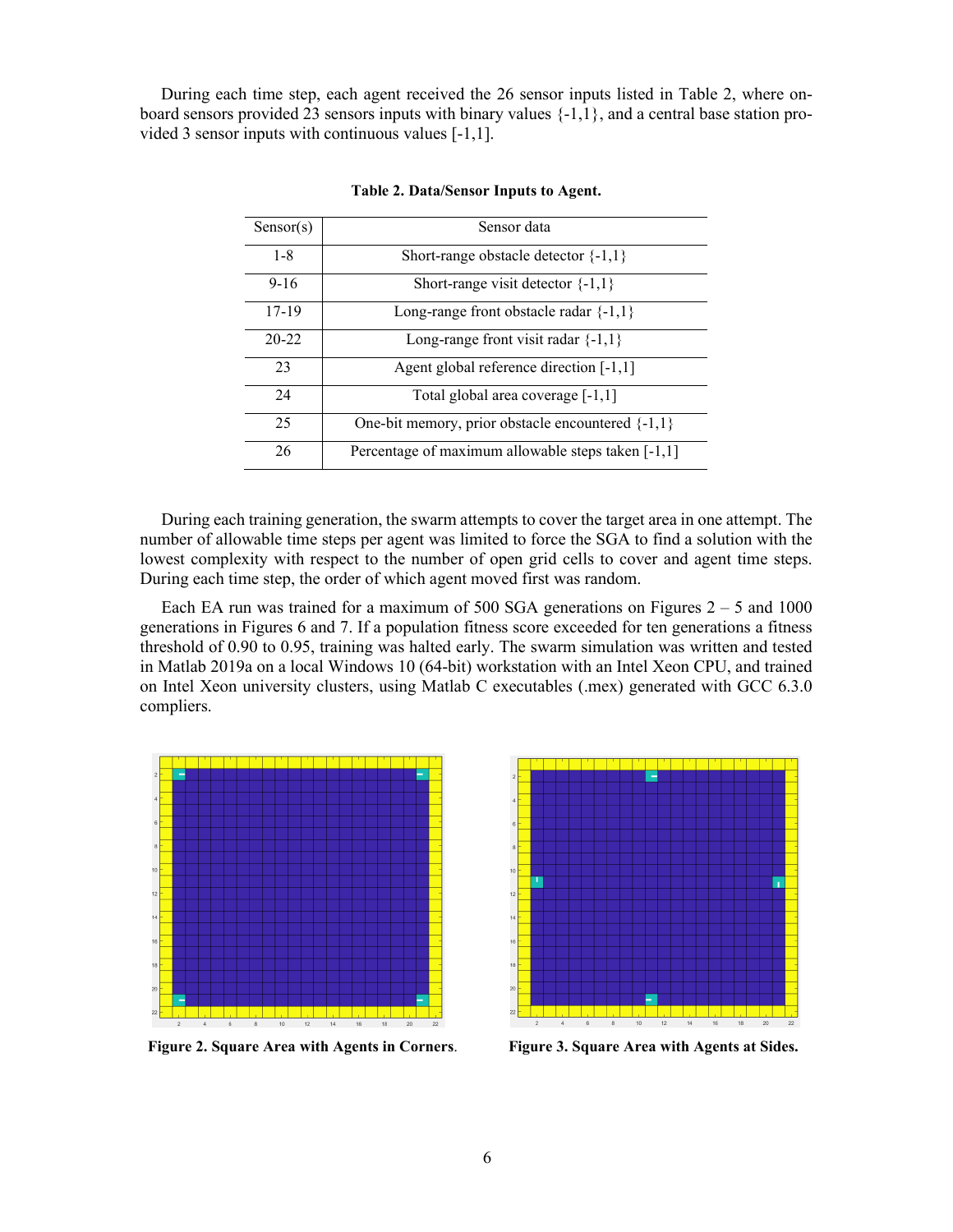

**Figure 4. Triangular Area with Agents in Corners. Figure 5. Circular Area with Agents at**



**Figure 6. Barbell Area with Agents in Corners Figure 7. Cross Area with Agents at Ends**



 **3, 6, 9, 12 O'Clock**



# **SIMULATION TEST RESULTS**

Using the final evolved populations trained by the SGA, Table 3 presents the baseline test results for 100 EA test runs on each figure. The Table 3 columns titled Agents, Open Cells, Total Steps mean, respectively, the number of agents/spacecraft in the swarm, the beginning number of unvisited open grid cells to cover (exclusive of the cells occupied by agents at their starting positions) and the number of agents times the number of time steps allowed for each agent in the simulation. The Area Coverage and Global Fitness Score values are defined by Equation (2).

On each figure (or grid area), the total number of time steps by the swarms were limited in testing (as in the training episodes) to model limited on-board power for the agents. Except for the circular area (Figure 5) and the barbell area (Figure 6), the ANT swarms covered the grid areas completely. For the circular area (Figure 5) with 329 unvisited open cells at the beginning, only 13 unvisited open cells remained at the end of the simulation. For the barbell area (Figure 6) with 264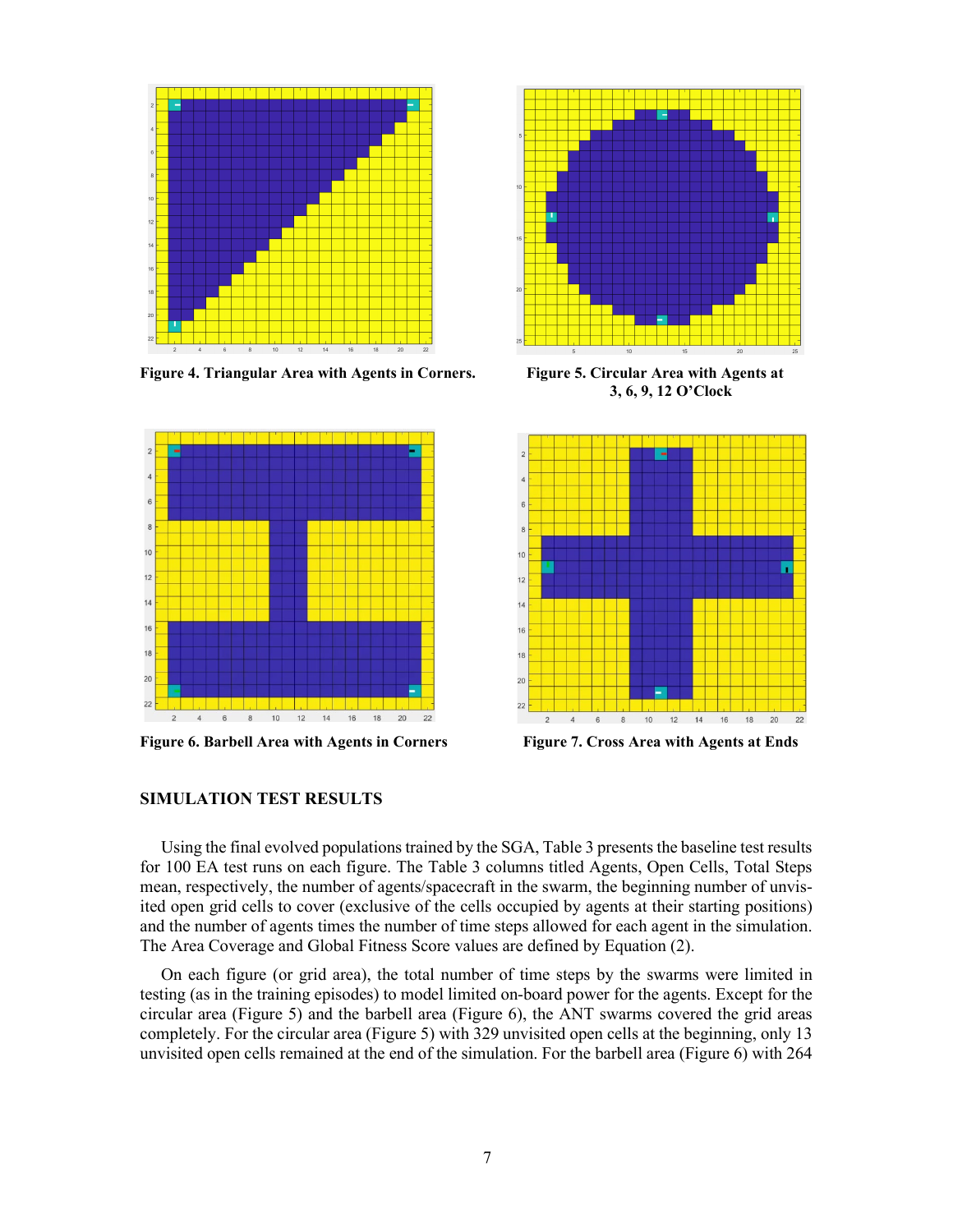unvisited open cells at the beginning, only 2 unvisited open cells remained at the end of the simulation.

Except for the circular (Figure 5), barbell (Figure 6) and cross (Figure 7) grid areas with quasilinear times, the ANT swarms achieved essentially, linear time complexity, with respect to the number of open cells to cover and agent time steps. The ANT swarms on the barbell and circular areas produced the lowest fitness scores of 0.95 because the agents needed to revisit some open cells or turned in-place to cover these grid areas, similarly on the cross grid area. On all these figures, the swarms coordinated to move in the same clockwise/counterclockwise direction along the area exteriors and spiraled inwards. For example, see Figures 8 and 9 for the barbell and cross areas, respectively, at time steps number 17 and 14 (for each swarm agent), respectively. For the barbell area, notice in Figure 6 that the agents begin pointed toward each other and in Figure 8, the agents are moving clockwise about the area exterior.

| Grid Area    | Agents         | Open  | Total        | Area Coverage |        |      |      |      |
|--------------|----------------|-------|--------------|---------------|--------|------|------|------|
|              |                | Cells | <b>Steps</b> | Mean          | Medium | Std. | Max. | Min. |
| Square       | $\overline{4}$ | 396   | 400          | 0.96          | 0.98   | 0.04 | 1.0  | 0.70 |
| Figure 2     |                |       |              |               |        |      |      |      |
| Square       | $\overline{4}$ | 396   | 400          | 0.92          | 0.92   | 0.05 | 1.0  | 0.75 |
| Figure 3     |                |       |              |               |        |      |      |      |
| Triangular   | 3              | 207   | 240          | 0.78          | 0.90   | 0.23 | 1.0  | 0.27 |
| Figure 4     |                |       |              |               |        |      |      |      |
| Circular     | $\overline{4}$ | 329   | 400          | 0.88          | 0.89   | 0.06 | 0.97 | 0.67 |
| Figure 5     |                |       |              |               |        |      |      |      |
| Barbell      | $\overline{4}$ | 264   | 280          | 0.86          | 0.91   | 0.15 | 0.99 | 0.28 |
| Figure 6     |                |       |              |               |        |      |      |      |
| <b>Cross</b> | $\overline{4}$ | 175   | 200          | 0.77          | 0.74   | 0.10 | 1.0  | 0.51 |
| Figure 7     |                |       |              |               |        |      |      |      |

**Table 3. ANT Swarm Area Coverage Results Over 100 EA Runs**

| Table 4. ANT Swarm Fitness Scores Over 100 EA Runs |  |  |  |  |  |  |  |
|----------------------------------------------------|--|--|--|--|--|--|--|
|----------------------------------------------------|--|--|--|--|--|--|--|

| Grid Area                | Agents         | Open  | Total        | Global Fitness Score |        |      |      |      |
|--------------------------|----------------|-------|--------------|----------------------|--------|------|------|------|
|                          |                | Cells | <b>Steps</b> | Mean                 | Medium | Std. | Max. | Min. |
| Square<br>Figure 2       | $\overline{4}$ | 396   | 400          | 0.95                 | 0.97   | 0.05 | 1.00 | 0.65 |
| Square<br>Figure 3       | $\overline{4}$ | 396   | 400          | 0.88                 | 0.88   | 0.07 | 0.99 | 0.64 |
| Triangular<br>Figure 4   | 3              | 207   | 240          | 0.74                 | 0.84   | 0.24 | 0.99 | 0.26 |
| Circular<br>Figure 5     | 4              | 329   | 400          | 0.82                 | 0.86   | 0.09 | 0.95 | 0.49 |
| Barbell<br>Figure 6      | $\overline{4}$ | 264   | 280          | 0.85                 | 0.91   | 0.15 | 0.95 | 0.26 |
| <b>Cross</b><br>Figure 7 | 4              | 175   | 200          | 0.69                 | 0.64   | 0.13 | 0.98 | 0.47 |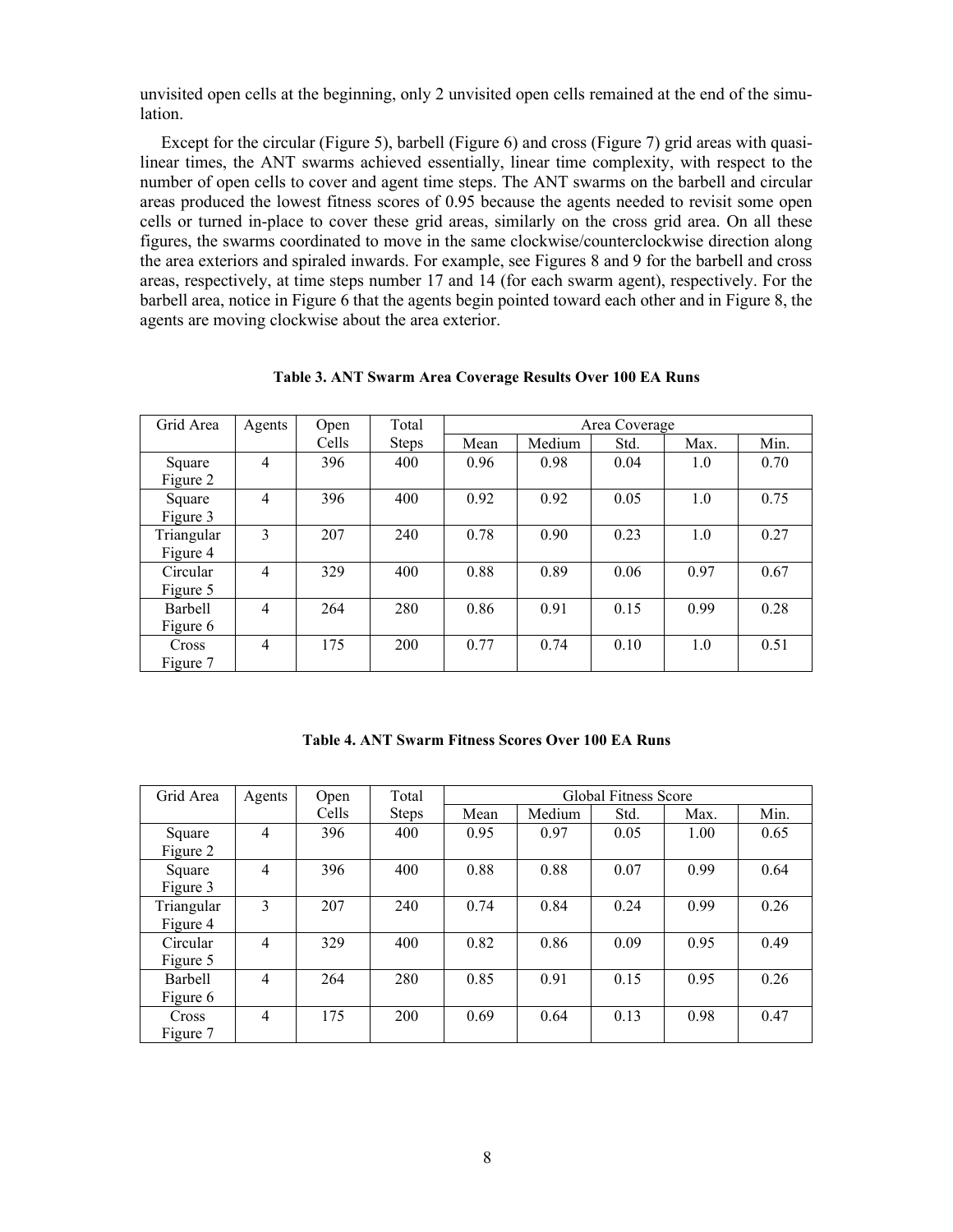



**Figure 8. Agents at Time Step 17 in Barbell Area Figure 9. Agents at Time Step 14 in Cross Area**

# **CONCLUSION**

In summary, we presented computer simulations of the ANT controller that can coordinate a swarm of identical agents to cover 2D basic geometric shapes completely, or near completely, in linear or quasi-linear time complexity, with respect to the number of open grid cells to cover and the agent time steps. Although many swarm algorithms exist, most of these algorithms are not practical for real-world use because they need substantial human intervention, rely on hardwired path planning, and cannot operate under the real-world constraints of limited on-board power, computing, memory and sensors. Also, many algorithms rely on a central controller.

On the other hand, the ANT swarm controller is decentralized and can operate with limited onboard power, computing, memory and sensors, and achieve near optimal area coverage in computer simulations. Hence, ANT is an attractive controller to consider for spacecraft swarms to automate the inspection of large structures assembled in space. Given the ANT swarm results, we hope in the future to conduct high fidelity dynamics simulations, followed by demonstrations on robotic hardware in laboratory.

#### **REFERENCES**

<span id="page-8-0"></span><sup>1</sup> J. Thangavelautham and G. M. T. D'Eleuterio, "Tackling Learning Intractability Through Topological Organization and Regulation of Cortical Networks," *IEEE Transactions on Neural Networks and Learning Systems*, vol. 23, no. 4, pp. 552–564, Apr. 2012.

<span id="page-8-1"></span><sup>2</sup> J. Thangavelautham, K. Law, T. Fu, N. A. E. Samid, A. D. S. Smith, and G. M. T. D'Eleuterio, "Autonomous multirobot excavation for lunar applications," *Robotica*, vol. 35, no. 12, pp. 2330–2362, Dec. 2017.

<span id="page-8-2"></span><sup>3</sup> P. Husbands, "Evolving robot behaviours with diffusing gas networks," in *Evolutionary Robotics*, Berlin, Heidelberg, 1998, pp. 71–86.